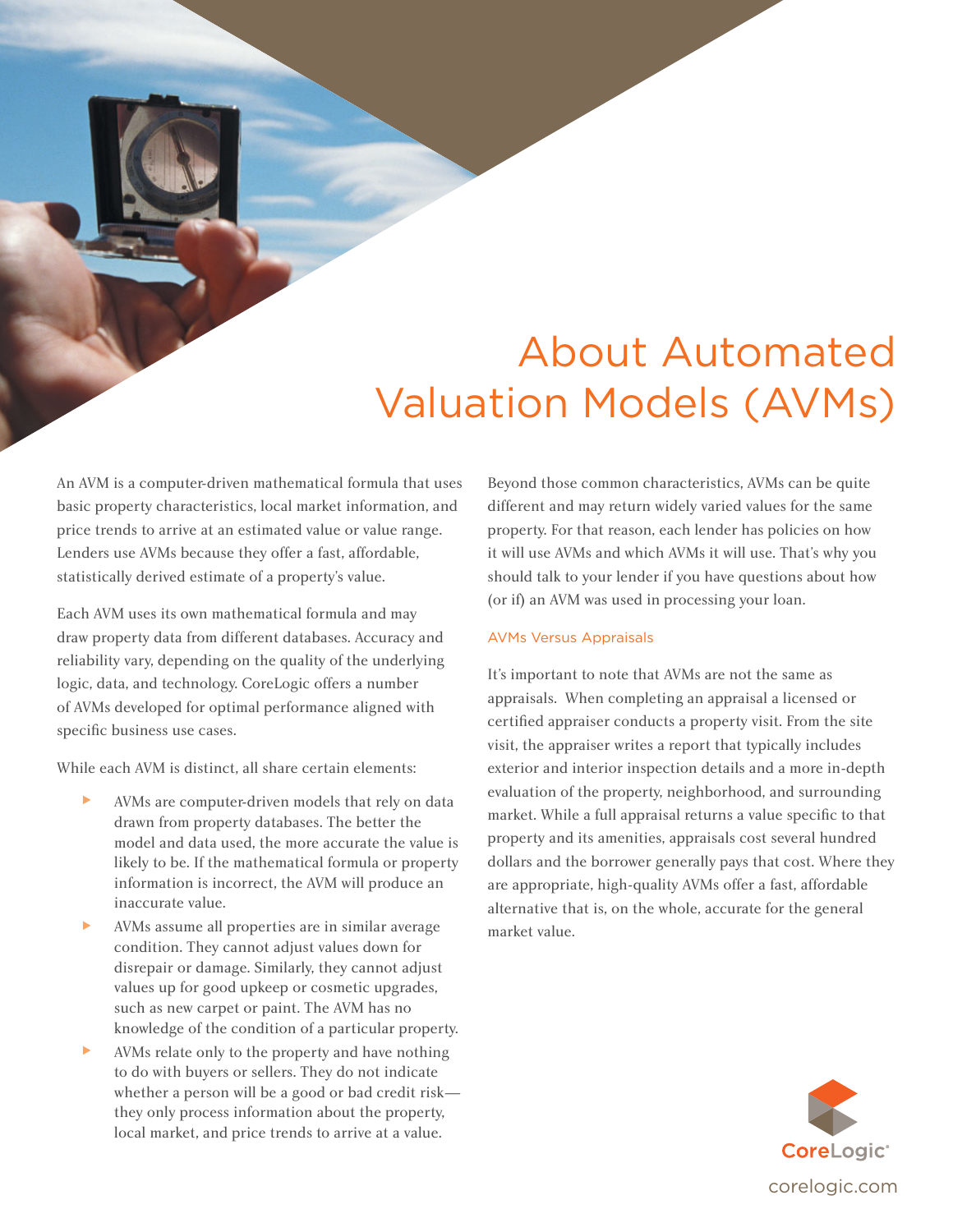## individuals

## What's In a CoreLogic AVM?

AVMs are calculated using many different types of property and local market data. No one piece of information or factor alone will determine a property's value. Instead, CoreLogic AVMs use a broad range of data elements, including:

- ► Property identifying information including address and/or assessor's parcel number and owner name
- ► Prior sales of the property
- ► Living area/square footage
- ► Year built
- ► Number of bedrooms
- ► Number of bathrooms
- Lot size
- ► Public record information collected from state and county records, such as deed transfers
- ► Recent sales and listings of similar properties in the local market area
- ► Area pricing trends

# What's Not In a CoreLogic AVM?

CoreLogic AVMs consider a wide range of information about the property and surrounding market. However, they do not consider:

- ► Actual property condition, such as whether the property has been well-kept or is in need of repairs
- ► Income or rental agreements associated with the property
- ► Recent remodeling and improvements made to the property, unless the changes are reflected in the public record or other data sources used by the AVM
- ► Personal property within a dwelling, such as furniture and appliances
- ► Landscape and hardscape features, unless the features are included in the public record. Inground swimming pools are part of the property record and are considered in valuations
- ► Title defects, such as missing or unclear transfer or ownership records
- ► Any information on sellers, borrowers, or other

#### Information Accuracy

AVMs do not include a physical or visual property inspection by a licensed or certified appraiser. Therefore, major modifications or upgrades made to a property not included in the public record data may not be reflected in the AVM value. Additionally, if the address submitted to the AVM is not correct, the result will not be accurate. Be sure to check the address on the AVM report to verify that it matches the property address and contact your lender if it does not.

At CoreLogic, we take great pride in having the most current, complete, and accurate U.S. property and home ownership data available and we draw on that data to generate our AVM results. In spite of our best efforts, errors do occasionally occur. In most cases it is determined that the error was made at the data source, the county recorder's office. We cannot correct or request correction to a county's public records. The property owner must file a claim with the county to have the public record changed.

### AVM Frequently Asked Questions

#### **Q What is an AVM?**

**A** Automated valuation models (AVMs) are statistically based computer programs that use real estate information such as comparable sales, property characteristics, and price trends to provide a current estimate of market value for a specific property. An AVM report provides a written summary of the results.

#### **Q Why do lenders use AVMs?**

**A** AVMs provide fast and easy access to property valuations, benefitting both lenders and consumers by reducing the costs and time delays typically associated with traditional property appraisals. AVMs also provide consistency and objectivity in the property valuation process. While banking institutions cannot substitute AVMs for appraisals in all real estate-related financial transactions, many lenders utilize AVMs in the loan process. How and when lenders use AVMs is specific to each financial institution.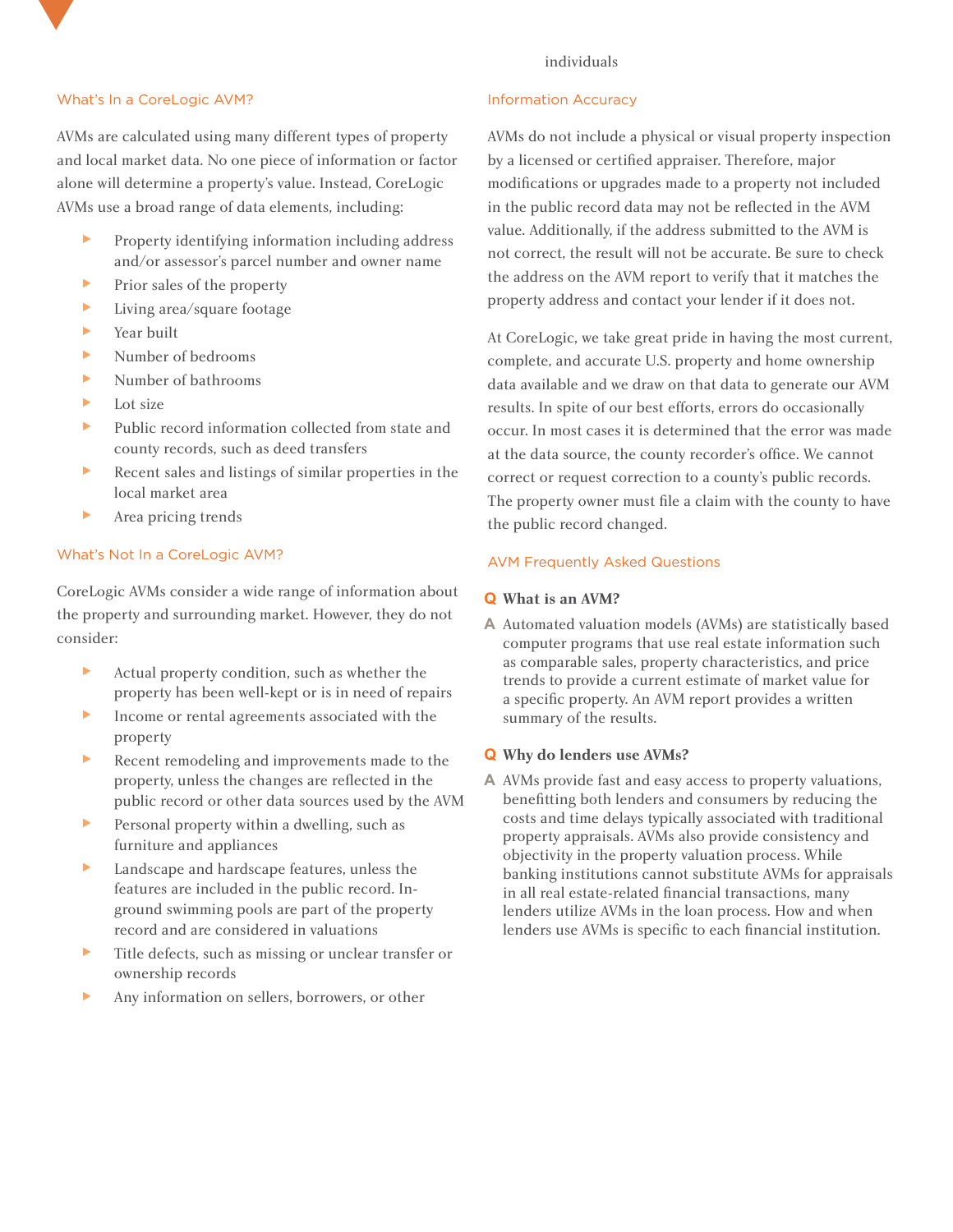# **Q How do AVMs estimate the value of a property?**

**A** At CoreLogic, economists, scientists, and statisticians develop the mathematical formulas our AVMs employ to estimate market values. When developing AVMs, our analytical team researches how properties in various geographic areas are similar (in terms of living area, number of bedrooms and baths, and many other details) and examine the relationships between those property details and actual sale prices. These relationships form a pattern our analytical designers use to develop a statistical model to estimate a property's market value. AVM development requires an ongoing process of refinement. When an AVM produces a value estimate, CoreLogic feeds information on many local properties, as well as the subject property, into the AVM's formula, assigning different weights to information based on its influence in a given market over a specific period of time. Because property details and markets are always changing, new data is collected nightly and value estimates are regularly updated to capture new sales in a neighborhood. This ensures that CoreLogic AVMs estimate the value of a property based on the most recent data available in an area. However, data availability depends on the county recorder's office, so delays from days to months can occur between when the county recorder of deeds receives notification of a sales transaction and when that data is made publicly available.

# **Q Where does the information used in AVMs come from?**

**A** For more than 40 years, CoreLogic has been collecting vast amounts of property data from many sources, which is used in the property value estimates. Most of the information comes from public record data collected from county clerks, assessors, treasurers, registers and recorders of deeds, and other government officials. And, just as an appraiser would, AVMs can sometimes access data about properties currently for sale, including the subject property, collected from a number of home-listing data suppliers. The data available may include property characteristics and current asking price, which may be incorporated into an AVM data source.

# **Q What information is contained in an AVM report?**

**A** An AVM report provides a great deal of information related to the AVM's value estimate for a property, including:

- Address: Usually referred to as Property Address. The address used to request as the subject property for the AVM report.
- ► **Owner:** The property owner returned with the subject property, as stated in the public records or deed.
- ► **County:** County in which the property resides, as stated in the public records.
- ► **Land Use:** Codified description of the type of property structure
- ► **Location of Property on a Street Map View:** Approximate location of subject property based on a satellite map of property address and surrounding location.
- ► **Estimated Value:** Estimate of the property's market value at a specific point in time, based on the available data on the property and local market.
- ► **Estimated Value Range:** In addition to the estimated value, the AVM also calculates the most likely highest and lowest property value. A narrow range means we have more data to help compute the AVM value estimate and the value range. A broad range indicates we have less data or there is inconstancy in the data
- ► **Confidence Score:** An AVM's estimated values can be higher or lower than the actual market value due to limitations of the mathematical formula, data availability, and other factors. To reflect those variables, AVMs produce scores that tell you the AVM provider's confidence in the estimated values. Confidence scores for CoreLogic AVMs indicate the probable accuracy of the AVM result and estimated value range. Higher confidence scores indicate greater probable accuracy, while lower confidence scores indicate less probable accuracy. Different AVMs calculate confidence scores differently, so a score of 67 on one AVM report may mean something different than a 67 on another AVM report
- ► **Forecast Standard Deviation (FSD):** FSD represents the probability that a particular AVM estimate falls within a statistical range of actual market value for the specific property. The FSD is based on the consistency of the information available to the AVM at the time of estimation. The lower the FSD, the smaller the error in predicting actual market value and the higher the level of confidence in the value (i.e., a lower FSD means the AVM value can be expected to be closer to the actual market value). FSD calculations are a standard measure of accuracy and their calculation does not vary from AVM to AVM.
- ► **Comparable Sales:** AVMs select and use recently sold properties located near the subject property that have similar characteristics (e.g., square footage, number of bedrooms, etc.) to estimate a property's market value. In addition to